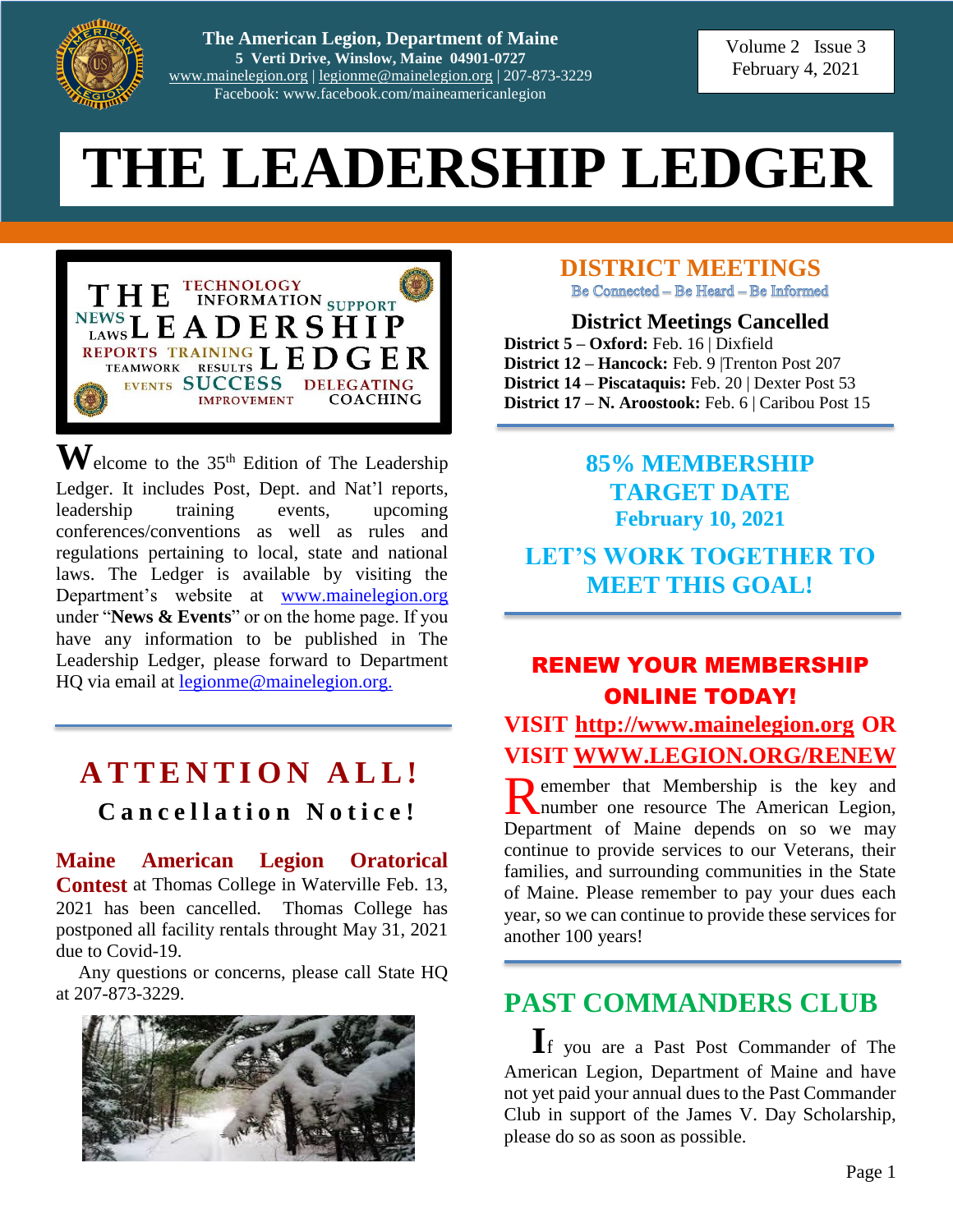Visit the Maine Legion website [http://www.mainelegion.org/pages/formsapplication](http://www.mainelegion.org/pages/formsapplications.php) [s.php](http://www.mainelegion.org/pages/formsapplications.php) and click on the **Past Commanders Club** (Fillable) form under Membership/Post Forms & Manuals. Mail form along with \$2.00 per member to The American Legion, Past Commanders Club, 5 Verti Drive, Winslow, Maine 04901-0727.

It is because of you, and the members and officers of your Post that The American Legion, Department of Maine can authorized 2 students to receive a \$500 scholarship each year. Thank you for your support!

#### **SBA VETERANS SMALL BUSINESS U.S. Small Business SBA** Administration **PROGRAM**



**(VIRTUAL)** 

**Register:** Visit **<https://sbavets.force.com/s/>** and under the "Boots to Business Class Details/Schedule, please select "Online Portsmouth, NS, ME"

Boots to Business is a training program developed to assist Veterans, transitioning service members and their family members in starting their own business, or growing one that they already have. Any Veteran, spouse and/or dependent children over 18 are welcome to participate!

After completing the 2-day Boots to Business session, participants will have the tools and knowledge they need to identify a business opportunity, draft a business plan, connect with local small business resources, launch their small business or grow one they have already started. If you have any questions, please contact Bill Card at 207-751 7379 or email [william.card@sba.gov](mailto:william.card@sba.gov)

### **MILITARY TRIVIA:**

What Hollywood movie star, while serving our Q: What Hollywood movie star, while serving our<br>
C: country during WWII, was promoted from "private" to "Brigadier General"?

*Submitted by Dwayne Hatfield, Mars Hill Post 118*

# **BUDDY CHECK: WELLNESS CHECK-INS WITH VETERANS**



**A**s American Legion members, our most sacred responsibility is to look out for each other and our fellow

veterans. As a way to reach out to members and former members who may need help, the National Executive Committee passed Resolution 18 during Spring Meetings in May 2019. The resolution calls for Buddy Checks to be conducted Legion-wide on the weeks of The American Legion's birthday, March 15, and Veterans Day. However, American Legion posts are encouraged to perform this vital function whenever it makes the most sense in their communities.

The idea is to reconnect with veterans who may need assistance but don't know where to go or who to ask. These contacts may be made by a personal visit, phone or email, or a combination. The important part is to reach out to veterans in your community to let them know you care and can provide whatever assistance they may need. It's what we do for our battle buddies.

For more information, follow this link on how to organize a Buddy Check, Sample Scripts, and FAQ's.

[https://www.legion.org/membership/buddycheck.](https://www.legion.org/membership/buddycheck) *[https://www.legion.org/dispatch/](https://www.legion.org/dispatch)faq*

# **VETERAN'S EMERGENCY FINANCIAL ASSISTANCE PROGRAM (VEFAP)**

**D**<sup>o</sup> you know of a veteran in your community in need of assistance? Someone who during these need of assistance? Someone who during these challenging times just needs a little help to keep them going? Maybe a veteran that is homeless? Or worst of all, a homeless veteran with children? If so, we want to remind you that The American Legion, Department of Maine can assist you to help these veterans during their difficult and troubling times. You can call us at 207-873-3229 Ext. 3 or visit our website: http://www.mainelegion.org/pages/resources/varesources.php

We will contact you as soon as possible and we hope to enable you to help veterans in need.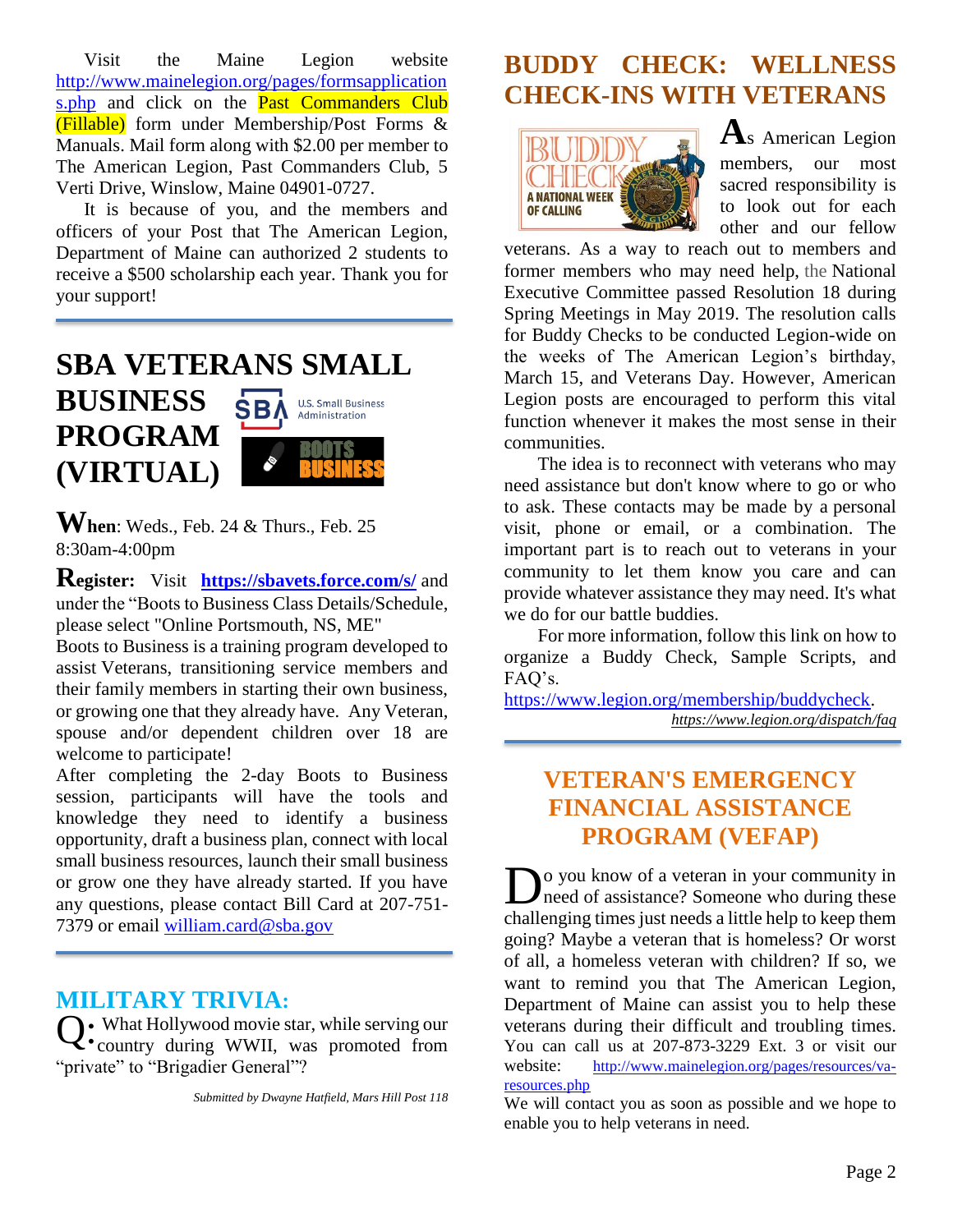

# **SINGLE WEB SIGN-ON IS HERE**

re you a registered user of national American A re you a registered user of national American<br>Legion web resources, such as MyLegion.org, Baseball.legion.org, Legiontown.org or Legion.org? And are you tired of having to log in with your username and password each time you access the individual sites? Good news – a single sign-on is here!

To access the new single sign-on, you must reregister and set up a new password. And more importantly, confirm the response email.

You may have noticed that a new login screen became available Dec. 31 that requires you to reregister. Members and non-members will need to do this for a single sign-on and to continue accessing the valuable information and tools provided through the following American Legion web assets:

- MyLegion.org
- Legion.org
- Legiontown.org
- Centennial.legion.org
- Burnpit.us
- Baseball.legion.org

*(Note: this requirement does not currently apply to registered users of the Emblem Sales website.)*

This new single sign-on is Stage 1 of a multistage rollout that will allow The American Legion to provide a streamlined and better user experience within its web environment – and it begins with this initial step of re-registering. Thank you for taking this first step in a series of exciting American Legion web features that are to come on MyLegion.org and Legion.org.

#### **How to begin the re-registration process:**

1. Click the "Sign In" tab on any American Legion web property. You will be taken to the single sign-on site.

2. Click "Register as a new user." Fill in the entire form using your best contact email address and member ID (if applicable). All information you

provide is kept safe and secure. 3. Enter and confirm your new password of choice. 4. Click "Finish" to receive your confirmation email. 5. Click the link to confirm your new account in the confirmation email sent (check your junk email inbox). The provided email will be from [sso@legion.org.](mailto:sso@legion.org)

**Your questions answered: Q: Why am I told my account no longer exists?**

**A:** The new platform that The American Legion is moving to requires each user to have a unique email address as the username. This, in conjunction with a move from a vendor proprietary system, which required us to renew accounts for all American Legion web properties. Please note that all member information is still within MyLegion, securely and safely housed.

#### **Q: Should I fill out the entire profile?**

**A:** Yes you should. By filling out the entire profile, especially your member ID, continued access to member-only benefits is ensured.

#### **Q: What if I haven't received the confirmation email after registering?**

**A:** Please attempt to log in. You will be taken to the Please Confirm page or click here to generate a new message for the email address used during registration. You may need to enter your email address manually if you go directly to the page.

#### **Q: What should I do if I confirmed my account but am still having trouble logging in? A:** Please verify that your new password is correct.

Look for more updates as The American Legion National Headquarters improves the web-user's experience in the months to come.

#### **IMPORTANT**

To complete the registration process you must confirm the response email sent from [sso@legion.org.](mailto:sso@legion.org)

> *The American Legion <https://www.legion.org/dispatch> January 11, 2021*

# **HOLIDAY REMINDER**

Department Headquarters Office and Service Office will be closed on Mon., February 15 for Presidents Day. **T** he

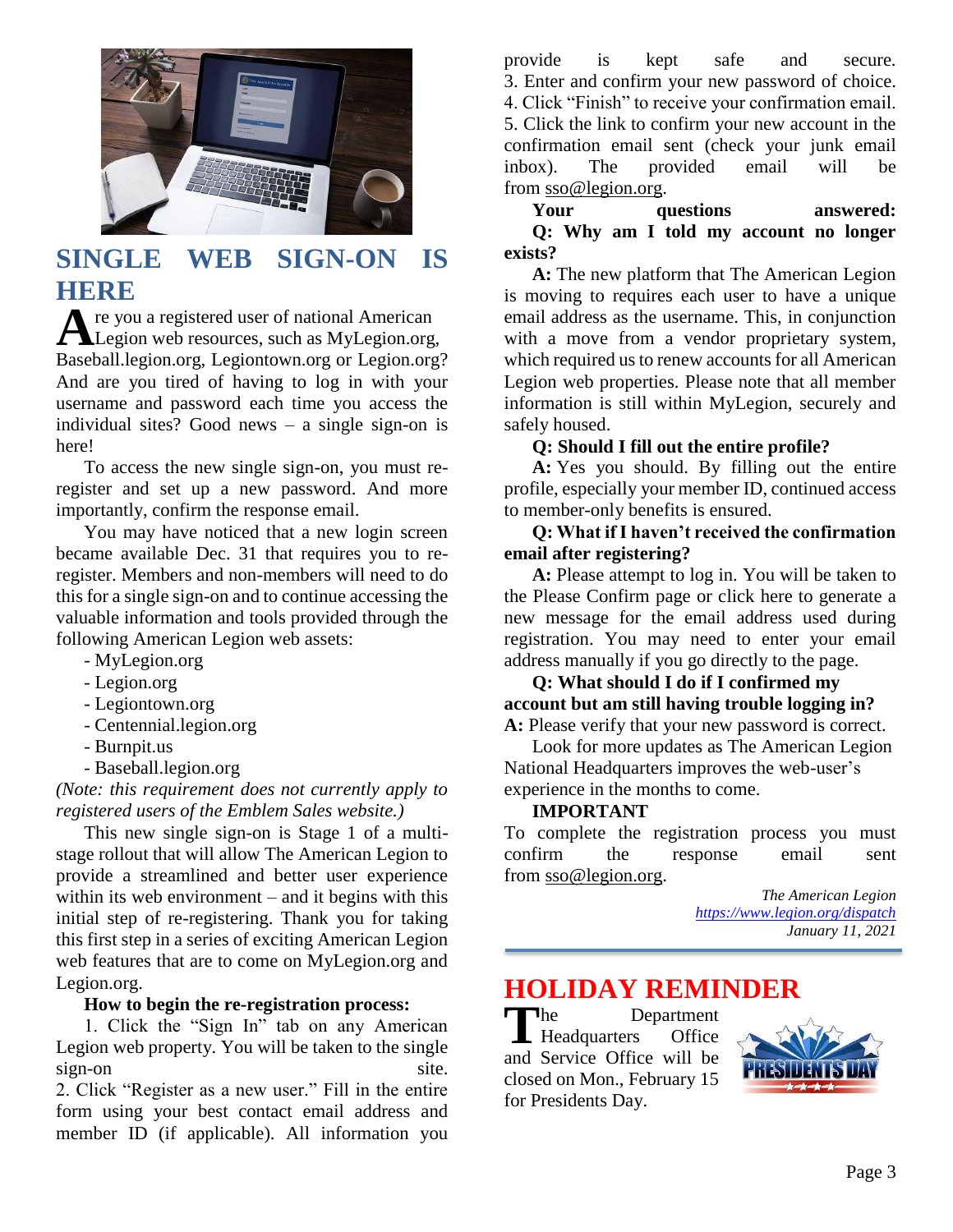# *FLAGWARDS* **Tips & Suggestions**

#### **What are Flag Rewards?**

 $\sum$  J our Post can receive a 10¢ credit for each  $\sum$  our Post can receive a 10¢ credit for each dollar spent on the purchase of  $\frac{\text{AMERICAN}}{\text{MERICAN}}$ [FLAGS FROM EMBLEM SALES.](https://emblem.legion.org/American-Flags/departments/756/) This includes purchases made by your Post, as well as members, friends, neighbors, schools, & businesses that choose to *sponsor* your Post and buy their flags from The American Legion.

#### **How are Flag Rewards earned?**

Your Post will earn a 10¢ Flag Rewards credit for every dollar your Post or sponsors spend on [AMERICAN FLAGS FROM EMBLEM](https://emblem.legion.org/American-Flags/departments/756/)  [SALES](https://emblem.legion.org/American-Flags/departments/756/) (excluding taxes & shipping.)

| <b>EXAMPLES</b>                                  |                               |
|--------------------------------------------------|-------------------------------|
| <b>Dollars Spent on</b><br><b>American Flags</b> | Flag<br><b>Rewards Credit</b> |
| \$20                                             | \$2                           |
| \$100                                            | \$10                          |
| \$1000                                           | \$100                         |

#### **What can a Post purchase with its Flag Rewards credit?**

Anything available from Emblem Sales (awards, uniforms, shirts, caps, pins, coins, patches, flags, baseballs, etc)

For more information, visit

[https://emblem.legion.org/flag\\_rewards.asp.](https://emblem.legion.org/flag_rewards.asp)

Remember: Your Post earns 10¢ for each \$1 spent on American flags by your Post or sponsors!



SERVING VETERANS, SERVING AMERICA. 5745 Lee Rd. Indianapolis, IN 46216 (888) 453-4466 Questions or comments? [emblem@legion.org](mailto:emblem@legion.org)



# **AWARD**

### **CANADIAN FRIENDSHIP**

omination forms must reach Department Momination forms must reach Department<br>Headquarters by January 31. The Canadian Friendship Award shall be awarded to specific individuals who shall be war veterans within the accepted meaning of the term and members of an authentic veteran's organization in Canada.

The award shall be given to individuals in recognition of outstanding service in the field of veterans' affairs and in the development and perpetuation of the spirit of international goodwill and comradeship between The United States and Canada and between their veterans' organization and The American Legion.

To submit nomination(s) for the Canadian Friendship Award please click here or visit [http://www.mainelegion.org/pages/formsapplication](http://www.mainelegion.org/pages/formsapplications.php) [s.php.](http://www.mainelegion.org/pages/formsapplications.php) The nomination form and information is located under Award/Nomination Forms.

## **INTERNATIONAL AMITY AWARD**

he International Amity Award nominations must The International Amity Award nominations must<br>reach Department HQ by January 31. The International Amity award shall be awarded to specific individuals who shall be war veterans within the accepted meaning of the term and members of an authentic veterans organization established in the territory of any of the nations associated as wartime allies of the United States of America.

The award shall be given to individuals in recognition of outstanding service in the field of veterans affairs and for service and contributions made in the development of international goodwill and comradeship between the United States, the ally and between their veterans organization and The American Legion.

To submit nomination(s) for the International Amity Award please click here or visit [http://www.mainelegion.org/pages/formsapplication](http://www.mainelegion.org/pages/formsapplications.php) [s.php](http://www.mainelegion.org/pages/formsapplications.php)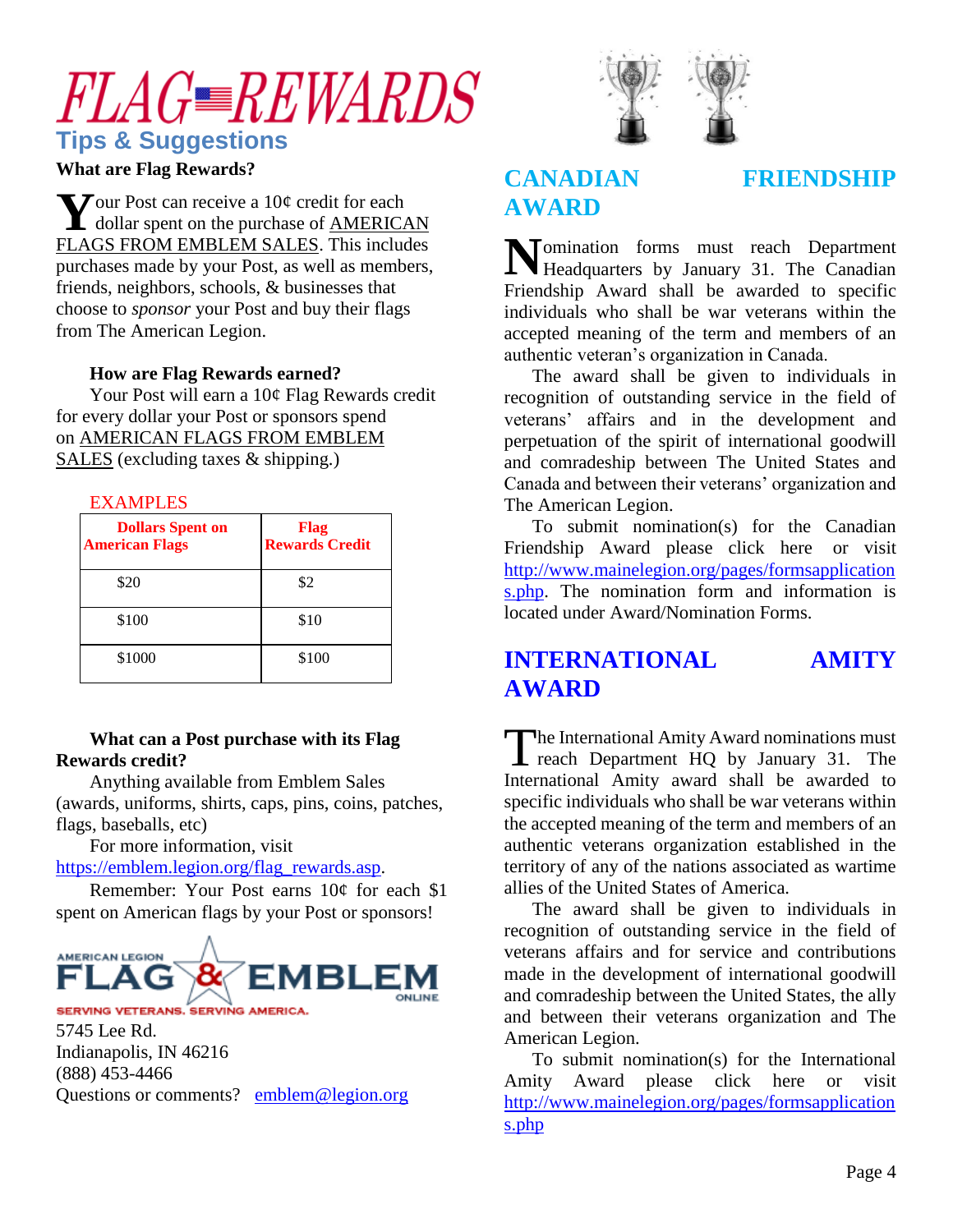# **HOW TO PARTICIPATE IN LEGION BASEBALL**

With an alumni base that includes more than half<br>of current Major League Baseball players, of current Major League Baseball players, American Legion Baseball is one of the most prominent and tradition-rich amateur athletic leagues in existence.

The program is always growing, and participation is easy.

About 4,000 teams compete each year, so there's ample opportunity for new players to join, and for coaches who want to start a team. The league also employs a large number of umpires and other volunteers.

#### **To play:**

Contact your local Legion post. Look for the address and phone number in the local White Pages or at [www.legion.org/baseball.](http://www.legion.org/baseball) Click on ["Find a](https://www.legion.org/posts)  [Post"](https://www.legion.org/posts) and fill in your city, state and ZIP code.

Players who are cut from a team, or try out but don't make the roster, can play for the post that is the next-shortest driving distance from their residence. If a player doesn't make that team, he can try out with the next-closest post. He can continue until he finds a team to join. [Age eligibility chart](https://www.legion.org/documents/legion/baseball/baseball_age_chart.pdf)

#### **To coach:**

Coaches who want to start a team should contact the department baseball chairman in their state. A full listing of chairmen can be found [here.](https://www.legion.org/baseball/contacts) The department will send a new team packet, which includes copies of the state and national rules, insurance information and registration forms. Begin your team registration at [baseball.legion.org.](http://baseball.legion.org/)

#### **To umpire:**

Usually, local umpire associations provide departments with umpires. Department chairmen can nominate umpires to officiate the national tournament. Umpires can also nominate each other.

#### **To volunteer:**

Legion Baseball can always use your help. Volunteers can serve in a variety of ways, ranging from statisticians to serving Gatorade during games.

For more information, contact your local post.

*The American Legion, Jan 1, 2021 <https://www.legion.org/baseball>*



#### **[MEMBERSHIP IMPACT REPORTS](https://www.legion.org/membership/impact)**

The American Legion's success depends entirely on active membership, participation and volunteerism. active membership, participation and volunteerism. The following monthly reports located on <https://www.legion.org/membership/impact> provide a summary of membership, participation and volunteerism making an impact in the lives of veterans, families and communities.

American Legion Posts can share the many ways Legionnaires are making a difference in their communities by **[submitting consolidated post reports](http://www.mylegion.org/)  [online](http://www.mylegion.org/)**. To visit the impact American Legion posts made throughout the year, visit <https://www.legion.org/bythenumbers>

[https://www.legion.org/membership/impact.](https://www.legion.org/membership/impact)

## **MISSION BLUE POST ASSISTANCE PROGRAM**

t the 2020 Fall National Executive Committee At the 2020 Fall National Executive Committee<br>Meeting, Resolution #36, Subject: Mission Blue Post Assistance Program was approved. Posts impacted by a government's public health restrictions implemented in response to the COVID-19 pandemic may apply for a grant up to \$1,000. Posts must meet the following eligibility criteria:

• A post must have a current consolidated post report on file.

• A post must must have filed an IRS 990 within the prescribed due date.

• A post must have filed all other required forms and reports as prescribed by the departments.

• A post must have actively participated in one or more The American Legion(s) within the last 18 months.

• A post must have a financial need.

• A post must provide a certificate of insurance naming The American National Headquarters as an additional insured (copy of insurance declaration will be attached to application).

• A post must provide documentation indicating that the post is properly incorporated. The funds from this grant program shall be used exclusively for the following: Current and past due mortgage principal and interest or Current and past due real estate rents or Current and past due insurance premiums or Current and past due utilities.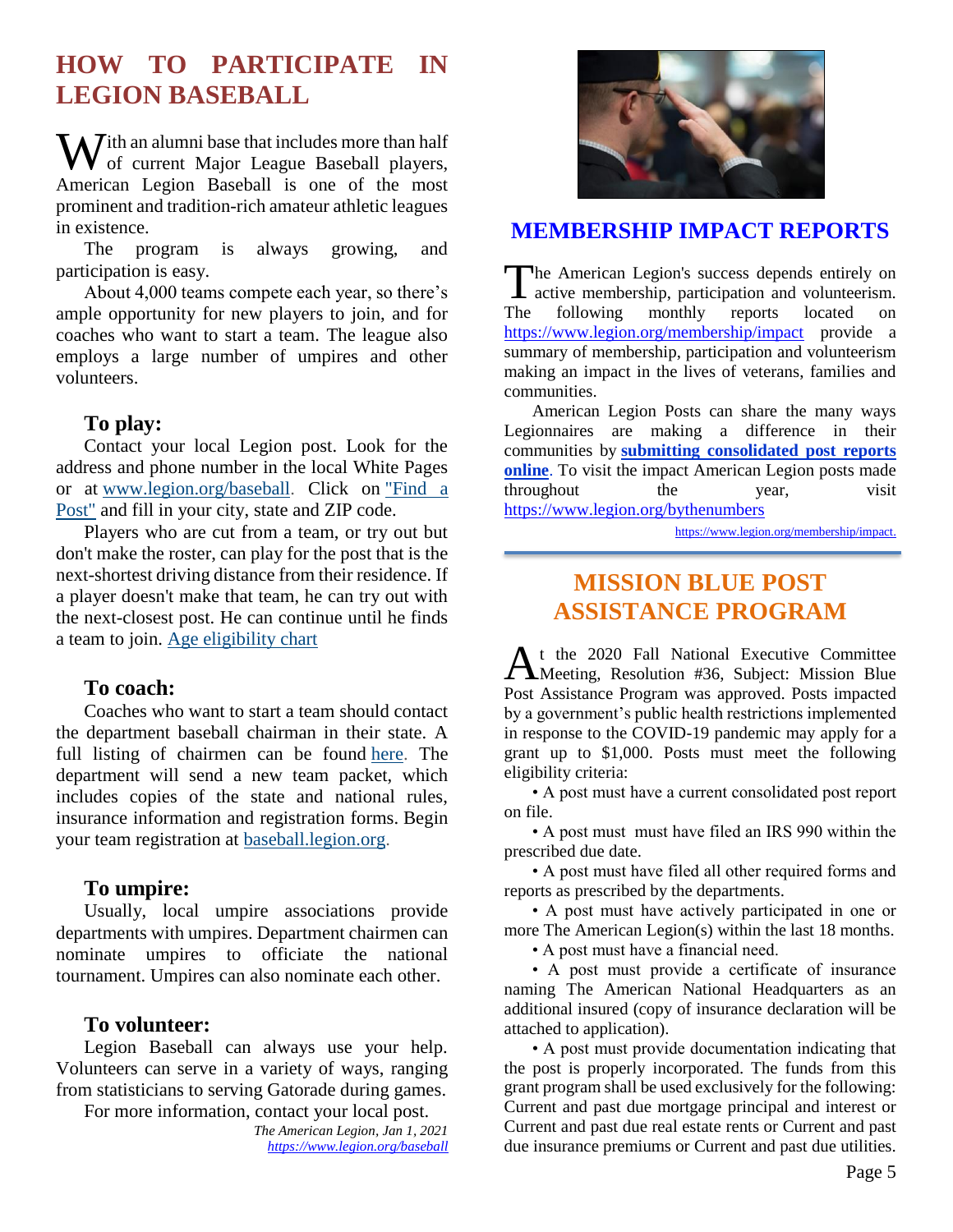The American Legion posts receiving this grant are required to submit a true and accurate report outlining how the funds were used, signed by the post finance officer, and certified by the post commander or post adjutant within six-months of receipt of the grant funds or no later than February 22, 2022. Whichever comes first.

To access instructions and application [Click Here](https://www.legion.org/documents/pdf/Mission_Blue_PAP_Application_1.pdf) or visit

[https://www.legion.org/documents/pdf/Mission\\_Blue\\_PAP\\_Applicati](https://www.legion.org/documents/pdf/Mission_Blue_PAP_Application_1.pdf) [on\\_1.pdf](https://www.legion.org/documents/pdf/Mission_Blue_PAP_Application_1.pdf)

## **AMERICAN LEGION FAMILY TAKE NOTICE!**

# Maine American Legion welcomes all of you to be part of the Official 2021 Annual Convention Yearbook

Showcase your Post, District, Unit, Squadron, Sand Chapter by sponsoring ad space in the **and Chapter by sponsoring ad space in the 2021 Annual Convention Yearbook. Individual donations are also welcomed and appreciated with all individual and business names listed in the "Business & Individual Donors" page of the yearbook.** 

To donate or sponsor ad space in the 2021 Convention Yearbook in support of Maine Veterans, please [click here](http://www.mainelegion.org/media/YEARBOOK/Maine_AL_Convention_Yearbook_Sponsorship_Req._Form11_FILLABLE.pdf) to download a copy of the Convention Yearbook Sponsorship Request Form and follow specifications & submission instructions. You may also visit [www.mainelegion.org](http://www.mainelegion.org/) and click on the image of Maine American Legion Convention Yearbook Request Form.

For questions or assistance in submitting your ad, please call Department HQ at 207-873-3229 Ext. 2.

**Click on the image below or visit [www.mainelegion.org](http://www.mainelegion.org/) and check out the Digital Version of the Maine American Legion 2020 Convention Yearbook!**





## **COMPUTER 101**

**C**omputer 101 is a resource aiming to help those who wish to learn basic skills with the

powerful technology of today's world. Increased proficiency with computers and the Internet has positive outcome across all fronts, both personally and professionally.

# **ZOOM LIKE A PRO**

**Throughout the Pandemic, here are some things** that make a successful Zoom or FaceTime call: T

- 1. Look at yourself on your screen. What you wear is what others will see.
- 2. Do not sit with a window or other bright light behind you.
- 3. Have the light or window facing you from higher; beyond the laptop, or up to 45 degrees off to the side.
- 4. Incandescent lights are warmer and make you look more alive. Natural window light can make a look ghostly.
- 5. Place your laptop on a table to keep it from moving around.
- 6. Sit close enough so your head nearly fills the screen and you are recognizable.
- 7. Adjust the screen/camera angle to include your full face, preferably from nearly the same level to eliminate facial distortions and dominant ceilings.
- 8. If there are two of you making the call together from one device, sit close enough so both faces show equally.
- 9. Check your background for distracting clutter.

# **Shop "AmazonSmile" & Give While You Shop!**

upport the American Legion Department of Maine Support the American Legion Department of Maine<br>Foundation when you shop on AmazonSmile. It's the same as shopping on Amazon with the extra bonus that Amazon will donate a portion of the price of eligible purchases.